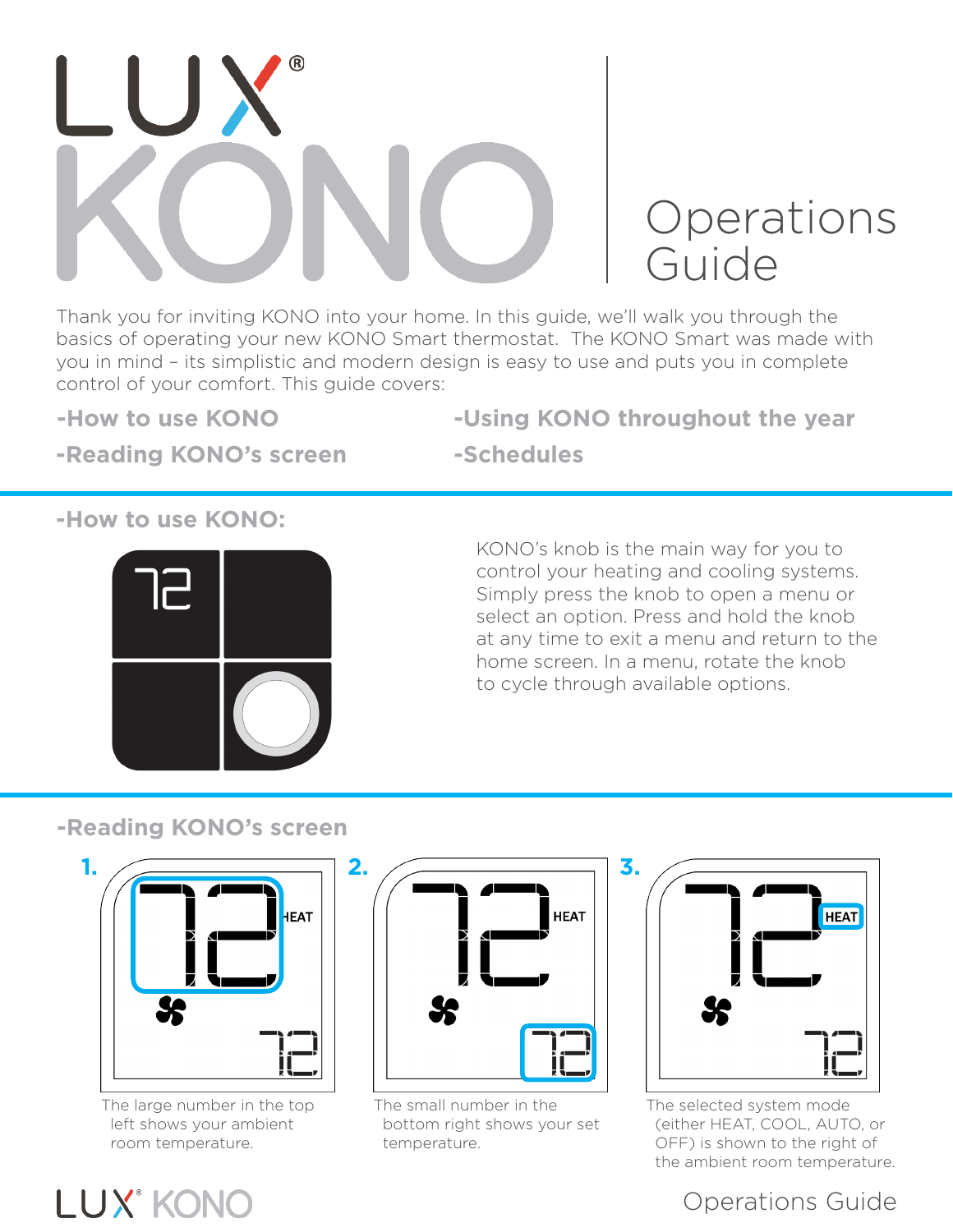### **-Reading KONO's screen (continued)**



The active fan status is shown by the icon below the ambient room temperature. If it is off, your fan is not running. If it is on, your fan is running. Please note that your fan will run depending on your selected fan mode (either AUTO, ON, or IAQ).



If you see ON under your system mode, it means that your system is actively heating or cooling your home. It will stay ON until your ambient room temperature meets your set temperature.



This icon opens the system mode menu. In this menu, you can set your HVAC system to OFF, HEAT, COOL, or AUTO. Your thermostat will automatically detect which modes are available when you install your thermostat, so you may not see all three options depending on your system type.



This icon opens the fan mode menu. In this menu, you can set your fan to AUTO, ON, or IAQ. Auto will run your fan when your system is actively heating or cooling. ON will run your fan continuously. Lastly, IAQ will periodically run your fan so that fresh air is cycled through your home even when your system isn't heating or cooling. If you set a filter life value in the installation settings, you'll be able to check the remaining life of your filter in the fan settings menu.



This icon opens the schedule menu. In this menu, you can choose to run your schedule or hold a constant temperature.

NOTE: This icon will only be visible if you have connected your thermostat to the network and set a schedule using the LUX app.



This icon opens the installation settings menu. In this menu, you can adjust advanced preferences for special applications. Select the gear icon, then after IS appears on the screen, select yes to begin the installation settings flow. For more information about the installation settings, please view the "Installation Settings Guide".



# Operations Guide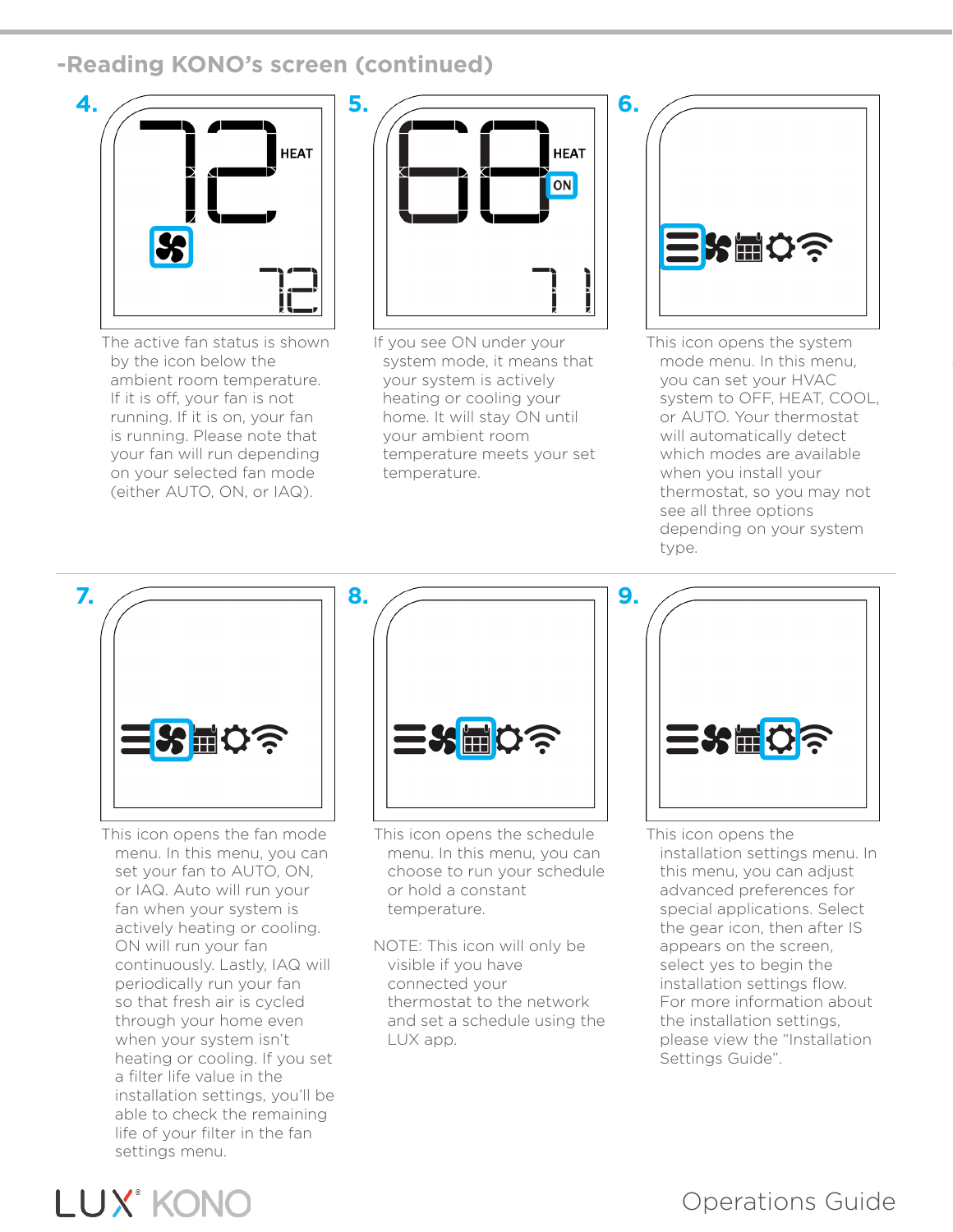### **-Reading KONO's screen (continued)**



**10.** This icon opens the WiFi connection menu. In this menu, you can choose to connect or disconnect to a WiFi network, or temporarily turn-off your WiFi connection. Select "set" to establish a new network connection. Select "off" to temporarily disable the connection. Lastly, select "on" to reconnect to your WiFi network. For more information about connecting to the network, please view KONO's "Installation Manual".



This icon shows that your HVAC system is preparing to turn on or off. When your system is ready, the icon will disappear and you will see the active system mode on the right side of the screen.

### **-Using KONO throughout the year**



Auto mode is the best setting during the mild seasons or if you live in an area where you need both heating and cooling in the same day. This will automatically control both your heating and cooling systems to keep a consistent temperature. During this season you might also want to consider using the IAQ fan mode, which cycles fresh air through your home using your fan system.



Heat mode is the best setting to use when it's cold out and you won't need to use your air conditioner. This will make sure that your air conditioner stays idle and that your heater keeps your home's temperature above your chosen set-temperature.



LUX° KONO

Cool mode is the best setting to use when it's hot out and you won't need to use your heating system. This will make sure that your heater stays idle and that your air conditioner keeps your home's temperature below your chosen set-temperature.

## Operations Guide